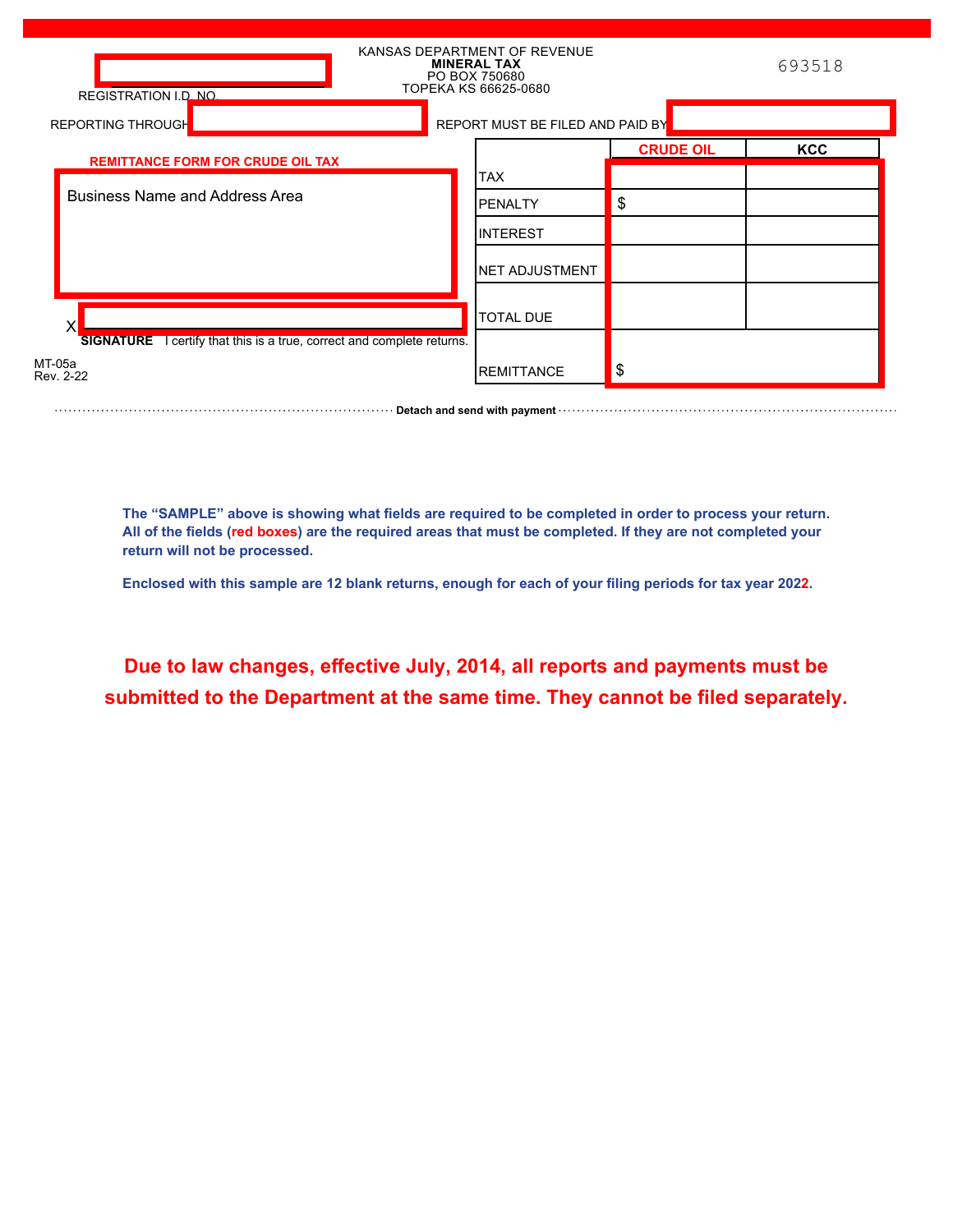|                                          |                                                                               | KANSAS DEPARTMENT OF REVENUE<br>MINERAL TAX<br>PO BOX 750680<br>TOPEKA KS 66625-0680 |                  | 693518         |
|------------------------------------------|-------------------------------------------------------------------------------|--------------------------------------------------------------------------------------|------------------|----------------|
| REGISTRATION I.D. NO.                    |                                                                               |                                                                                      |                  |                |
| REPORTING THROUGH                        | JANUARY, 2022                                                                 | REPORT MUST BE FILED AND PAID BY MARCH 21, 2022                                      |                  |                |
| <b>REMITTANCE FORM FOR CRUDE OIL TAX</b> |                                                                               |                                                                                      | <b>CRUDE OIL</b> | <b>KCC</b>     |
|                                          |                                                                               | <b>TAX</b>                                                                           | \$               |                |
|                                          |                                                                               | <b>PENALTY</b>                                                                       |                  |                |
|                                          |                                                                               | <b>INTEREST</b>                                                                      |                  |                |
|                                          |                                                                               | <b>NET ADJUSTMENT</b>                                                                |                  |                |
| X                                        |                                                                               | <b>TOTAL DUE</b>                                                                     |                  |                |
|                                          | SIGNATURE I certify that this is a true, correct and complete returns.        |                                                                                      |                  |                |
| MT-05a<br>Rev. 2-22                      |                                                                               | <b>REMITTANCE</b>                                                                    | \$               |                |
|                                          |                                                                               |                                                                                      |                  |                |
|                                          |                                                                               |                                                                                      |                  |                |
| REGISTRATION I.D. NO.                    |                                                                               | KANSAS DEPARTMENT OF REVENUE<br>MINERAL TAX<br>PO BOX 750680<br>TOPEKA KS 66625-0680 |                  | 693518         |
| REPORTING THROUGH                        | FEBRUARY, 2022                                                                | REPORT MUST BE FILED AND PAID BY                                                     |                  | APRIL 20, 2022 |
|                                          |                                                                               |                                                                                      | <b>CRUDE OIL</b> | <b>KCC</b>     |
| <b>REMITTANCE FORM FOR CRUDE OIL TAX</b> |                                                                               |                                                                                      |                  |                |
|                                          |                                                                               | <b>TAX</b>                                                                           | \$               |                |
|                                          |                                                                               | <b>PENALTY</b>                                                                       |                  |                |
|                                          |                                                                               | <b>INTEREST</b>                                                                      |                  |                |
|                                          |                                                                               | <b>NET ADJUSTMENT</b>                                                                |                  |                |
|                                          |                                                                               | <b>TOTAL DUE</b>                                                                     |                  |                |
| X                                        | <b>SIGNATURE</b> I certify that this is a true, correct and complete returns. |                                                                                      |                  |                |
| MT-05a                                   |                                                                               | <b>REMITTANCE</b>                                                                    | \$               |                |
| Rev. 2-22                                |                                                                               |                                                                                      |                  |                |
|                                          |                                                                               |                                                                                      |                  |                |
| REGISTRATION I.D. NO.                    |                                                                               | KANSAS DEPARTMENT OF REVENUE<br>MINERAL TAX<br>PO BOX 750680<br>TOPEKA KS 66625-0680 |                  | 693518         |
| REPORTING THROUGH                        | <b>MARCH, 2022</b>                                                            | REPORT MUST BE FILED AND PAID BY                                                     |                  | MAY 20, 2022   |
|                                          |                                                                               |                                                                                      | <b>CRUDE OIL</b> | <b>KCC</b>     |
| <b>REMITTANCE FORM FOR CRUDE OIL TAX</b> |                                                                               |                                                                                      |                  |                |
|                                          | <b>TAX</b>                                                                    | \$                                                                                   |                  |                |
|                                          |                                                                               | PENALTY                                                                              |                  |                |
|                                          |                                                                               | <b>INTEREST</b>                                                                      |                  |                |
|                                          |                                                                               | NET ADJUSTMENT                                                                       |                  |                |
| X                                        |                                                                               | <b>TOTAL DUE</b>                                                                     |                  |                |
|                                          | SIGNATURE I certify that this is a true, correct and complete returns.        |                                                                                      |                  |                |
| MT-05a<br>Rev. 2-22                      |                                                                               | <b>REMITTANCE</b>                                                                    | \$               |                |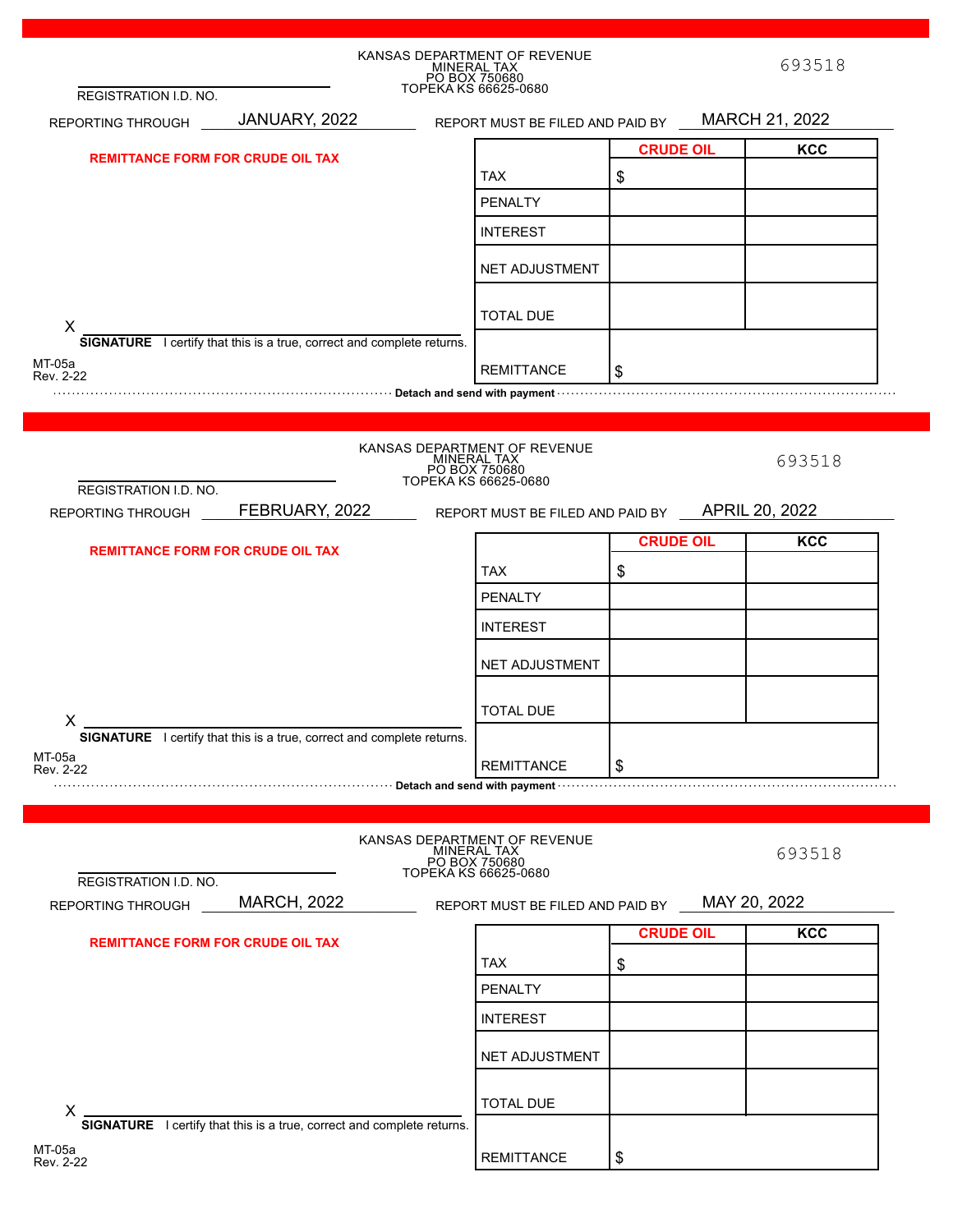|                                                                                         |                    | KANSAS DEPARTMENT OF REVENUE<br>MINERAL TAX<br>PO BOX 750680<br>TOPEKA KS 66625-0680                                                                                                                                           |                  | 693518                 |
|-----------------------------------------------------------------------------------------|--------------------|--------------------------------------------------------------------------------------------------------------------------------------------------------------------------------------------------------------------------------|------------------|------------------------|
| REGISTRATION I.D. NO.<br>REPORTING THROUGH                                              | <b>APRIL, 2022</b> | REPORT MUST BE FILED AND PAID BY JUNE 20, 2022                                                                                                                                                                                 |                  |                        |
|                                                                                         |                    |                                                                                                                                                                                                                                | <b>CRUDE OIL</b> | <b>KCC</b>             |
| <b>REMITTANCE FORM FOR CRUDE OIL TAX</b>                                                |                    | <b>TAX</b>                                                                                                                                                                                                                     | \$               |                        |
|                                                                                         |                    | <b>PENALTY</b>                                                                                                                                                                                                                 |                  |                        |
|                                                                                         |                    | <b>INTEREST</b>                                                                                                                                                                                                                |                  |                        |
|                                                                                         |                    |                                                                                                                                                                                                                                |                  |                        |
|                                                                                         |                    | <b>NET ADJUSTMENT</b>                                                                                                                                                                                                          |                  |                        |
|                                                                                         |                    | <b>TOTAL DUE</b>                                                                                                                                                                                                               |                  |                        |
| X<br><b>SIGNATURE</b> I certify that this is a true, correct and complete returns.      |                    |                                                                                                                                                                                                                                |                  |                        |
| MT-05a<br>Rev. 2-22                                                                     |                    | <b>REMITTANCE</b>                                                                                                                                                                                                              | \$               |                        |
|                                                                                         |                    | www.communications.communications.communications.communications.communications.com                                                                                                                                             |                  |                        |
|                                                                                         |                    |                                                                                                                                                                                                                                |                  |                        |
| REGISTRATION I.D. NO.                                                                   |                    | KANSAS DEPARTMENT OF REVENUE<br>MINERAL TAX<br>PO BOX 750680<br>TOPEKA KS 66625-0680                                                                                                                                           |                  | 693518                 |
| REPORTING THROUGH                                                                       | MAY, 2022          | REPORT MUST BE FILED AND PAID BY JULY 20, 2022                                                                                                                                                                                 |                  |                        |
|                                                                                         |                    |                                                                                                                                                                                                                                | <b>CRUDE OIL</b> | <b>KCC</b>             |
| <b>REMITTANCE FORM FOR CRUDE OIL TAX</b>                                                |                    | <b>TAX</b>                                                                                                                                                                                                                     | \$               |                        |
|                                                                                         |                    | <b>PENALTY</b>                                                                                                                                                                                                                 |                  |                        |
|                                                                                         |                    | <b>INTEREST</b>                                                                                                                                                                                                                |                  |                        |
|                                                                                         |                    |                                                                                                                                                                                                                                |                  |                        |
|                                                                                         |                    | NET ADJUSTMENT                                                                                                                                                                                                                 |                  |                        |
|                                                                                         |                    |                                                                                                                                                                                                                                |                  |                        |
| X                                                                                       |                    | <b>TOTAL DUE</b>                                                                                                                                                                                                               |                  |                        |
| <b>SIGNATURE</b> I certify that this is a true, correct and complete returns.           |                    |                                                                                                                                                                                                                                |                  |                        |
| MT-05a<br>Rev. 2-22                                                                     |                    | <b>REMITTANCE</b>                                                                                                                                                                                                              | \$               |                        |
|                                                                                         |                    | manufacturer and send with payment with the control of the control of the control of the control of the control of the control of the control of the control of the control of the control of the control of the control of th |                  |                        |
|                                                                                         |                    |                                                                                                                                                                                                                                |                  |                        |
|                                                                                         |                    | KANSAS DEPARTMENT OF REVENUE<br>MINERAL TAX<br>PO BOX 750680<br>TOPEKA KS 66625-0680                                                                                                                                           |                  | 693518                 |
| REGISTRATION I.D. NO.                                                                   |                    |                                                                                                                                                                                                                                |                  |                        |
| REPORTING THROUGH                                                                       | <b>JUNE, 2022</b>  | REPORT MUST BE FILED AND PAID BY                                                                                                                                                                                               |                  | <b>AUGUST 22, 2022</b> |
| <b>REMITTANCE FORM FOR CRUDE OIL TAX</b>                                                |                    |                                                                                                                                                                                                                                | <b>CRUDE OIL</b> | <b>KCC</b>             |
|                                                                                         |                    | <b>TAX</b>                                                                                                                                                                                                                     | \$               |                        |
|                                                                                         |                    | <b>PENALTY</b>                                                                                                                                                                                                                 |                  |                        |
|                                                                                         |                    | <b>INTEREST</b>                                                                                                                                                                                                                |                  |                        |
|                                                                                         |                    | NET ADJUSTMENT                                                                                                                                                                                                                 |                  |                        |
| $X$ .                                                                                   |                    | <b>TOTAL DUE</b>                                                                                                                                                                                                               |                  |                        |
| <b>SIGNATURE</b> I certify that this is a true, correct and complete returns.<br>MT-05a |                    |                                                                                                                                                                                                                                |                  |                        |
| Rev. 2-22                                                                               |                    | <b>REMITTANCE</b>                                                                                                                                                                                                              | \$               |                        |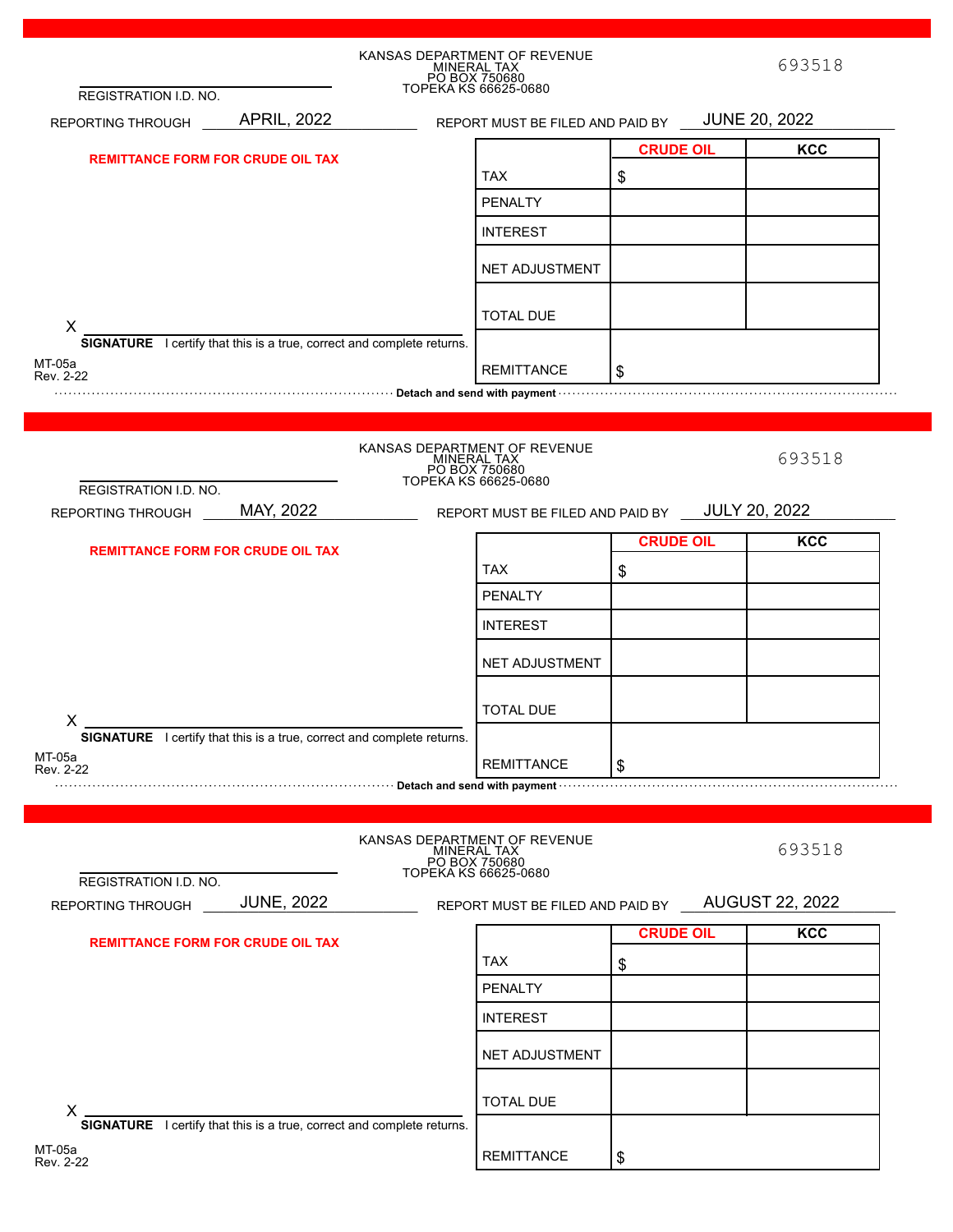|                                                                                                                                                                                                                                | KANSAS DEPARTMENT OF REVENUE<br>MINERAL TAX<br>PO BOX 750680<br>TOPEKA KS 66625-0680 |                                           | 693518                   |
|--------------------------------------------------------------------------------------------------------------------------------------------------------------------------------------------------------------------------------|--------------------------------------------------------------------------------------|-------------------------------------------|--------------------------|
| REGISTRATION I.D. NO.                                                                                                                                                                                                          |                                                                                      |                                           |                          |
| REPORTING THROUGH JULY, 2022                                                                                                                                                                                                   | REPORT MUST BE FILED AND PAID BY SEPTEMBER 20, 2022                                  |                                           |                          |
| <b>REMITTANCE FORM FOR CRUDE OIL TAX</b>                                                                                                                                                                                       |                                                                                      | <b>CRUDE OIL</b>                          | <b>KCC</b>               |
|                                                                                                                                                                                                                                | <b>TAX</b>                                                                           | $\, \, \raisebox{12pt}{$\scriptstyle \$}$ |                          |
|                                                                                                                                                                                                                                | <b>PENALTY</b>                                                                       |                                           |                          |
|                                                                                                                                                                                                                                | <b>INTEREST</b>                                                                      |                                           |                          |
|                                                                                                                                                                                                                                | <b>NET ADJUSTMENT</b>                                                                |                                           |                          |
| X                                                                                                                                                                                                                              | <b>TOTAL DUE</b>                                                                     |                                           |                          |
| <b>SIGNATURE</b> I certify that this is a true, correct and complete returns.                                                                                                                                                  |                                                                                      |                                           |                          |
| MT-05a<br>Rev. 2-22                                                                                                                                                                                                            | <b>REMITTANCE</b>                                                                    | \$                                        |                          |
| net allows the parameters and send with payment with contained and send with a send with payment with the send with payment with the send with payment with the sense of the sense of the sense of the sense of the sense of t |                                                                                      |                                           |                          |
|                                                                                                                                                                                                                                |                                                                                      |                                           |                          |
|                                                                                                                                                                                                                                | KANSAS DEPARTMENT OF REVENUE                                                         |                                           |                          |
|                                                                                                                                                                                                                                | MINERAL TAX<br>PO BOX 750680<br>TOPEKA KS 66625-0680                                 |                                           | 693518                   |
| REGISTRATION I.D. NO.                                                                                                                                                                                                          |                                                                                      |                                           |                          |
| REPORTING THROUGH AUGUST, 2022 REPORT MUST BE FILED AND PAID BY OCTOBER 20, 2022                                                                                                                                               |                                                                                      |                                           |                          |
| <b>REMITTANCE FORM FOR CRUDE OIL TAX</b>                                                                                                                                                                                       |                                                                                      | <b>CRUDE OIL</b>                          | <b>KCC</b>               |
|                                                                                                                                                                                                                                | <b>TAX</b>                                                                           | \$                                        |                          |
|                                                                                                                                                                                                                                | <b>PENALTY</b>                                                                       |                                           |                          |
|                                                                                                                                                                                                                                |                                                                                      |                                           |                          |
|                                                                                                                                                                                                                                | <b>INTEREST</b>                                                                      |                                           |                          |
|                                                                                                                                                                                                                                | NET ADJUSTMENT                                                                       |                                           |                          |
|                                                                                                                                                                                                                                |                                                                                      |                                           |                          |
|                                                                                                                                                                                                                                | <b>TOTAL DUE</b>                                                                     |                                           |                          |
| X<br><b>SIGNATURE</b> I certify that this is a true, correct and complete returns.                                                                                                                                             |                                                                                      |                                           |                          |
| MT-05a                                                                                                                                                                                                                         | <b>REMITTANCE</b>                                                                    | \$                                        |                          |
| Rev. 2-22<br>.                                                                                                                                                                                                                 |                                                                                      |                                           |                          |
|                                                                                                                                                                                                                                |                                                                                      |                                           |                          |
| REGISTRATION I.D. NO.                                                                                                                                                                                                          | KANSAS DEPARTMENT OF REVENUE<br>MINERAL TAX<br>PO BOX 750680<br>TOPEKA KS 66625-0680 |                                           | 693518                   |
| SEPTEMBER, 2022<br>REPORTING THROUGH                                                                                                                                                                                           | REPORT MUST BE FILED AND PAID BY                                                     |                                           | <b>NOVEMBER 21, 2022</b> |
|                                                                                                                                                                                                                                |                                                                                      |                                           |                          |
| <b>REMITTANCE FORM FOR CRUDE OIL TAX</b>                                                                                                                                                                                       |                                                                                      | <b>CRUDE OIL</b>                          | <b>KCC</b>               |
|                                                                                                                                                                                                                                | <b>TAX</b>                                                                           | \$                                        |                          |
|                                                                                                                                                                                                                                | <b>PENALTY</b>                                                                       |                                           |                          |
|                                                                                                                                                                                                                                | <b>INTEREST</b>                                                                      |                                           |                          |
|                                                                                                                                                                                                                                | <b>NET ADJUSTMENT</b>                                                                |                                           |                          |
|                                                                                                                                                                                                                                |                                                                                      |                                           |                          |
| X                                                                                                                                                                                                                              | <b>TOTAL DUE</b>                                                                     |                                           |                          |
| SIGNATURE I certify that this is a true, correct and complete returns.                                                                                                                                                         |                                                                                      |                                           |                          |
| MT-05a<br>Rev. 2-22                                                                                                                                                                                                            | <b>REMITTANCE</b>                                                                    | \$                                        |                          |